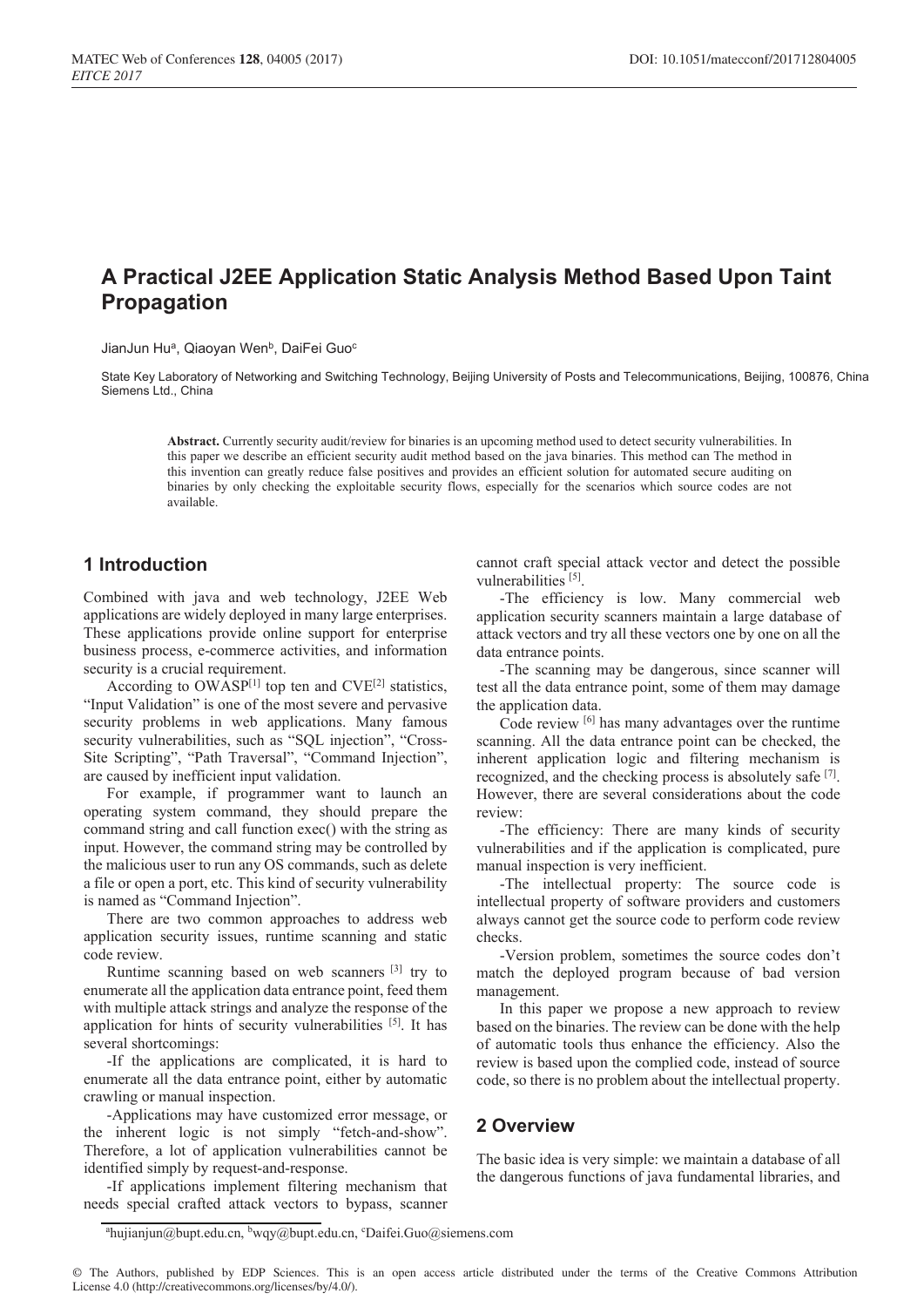check whether the input of these functions can be tainted by user input.

#### **2.1 Taint propagation introduction**

Suppose we have a sample java servlet code as following:

```
private void list (HttpServletRequest request, 
HttpServletResponse response) 
{ 
  String user = request.getParameter("user"); 
  String password = 
request.getParameter("password"); 
  try{ 
       String query = "SELECT Username, UserID, 
Password 
                                 FROM Users 
WHERE
                 username ="" + user + "' AND
                 password = " + password + "";
       stmt.executeQuery(query); 
  } 
 … 
}
```
An experienced programmer may find the SQL injection vulnerability in the above code. The taint propagation in the above code can be illustrated in Figure  $2.1:$ 



**Figure 2.1** SQL injection control path

The "query" is a string variable. It is concatenated with two string variable, "user" and "password", which in turn comes from the result of calling sub-routine "request.getParameter()". Note that java language will compile string concatenation as append(). Byte code analysis will only see this function instead of concatenation.

**Figure 2.2** illustrates the process of Taint Propagation.

#### **1. Function Entrance**

Request is the first argument passed to function list()

#### 2. Taint Propagation

$$
A = B.getParameter(...)
$$

Taint Propagation from B to A

$$
A = A.append(B)
$$

Taint Propagation from B to A

#### **3.Dangerous Function**

Stmt.executeQuery(A....) The first argument passed to this function, if not filtered carefully, may cause sql injection attacks.

**Figure 2.2** Taint Propagation process

## **3 Procedure**

The taint propagation analysis in single function involves three key steps:

#### **3.1 Function entrance**

At the entrance of each function, we recode all the arguments with their order and type. For example, request is the first argument, of type "class HttpServletRequest".

Since java is strong typed language, if the argument type is long, int, double, etc, attacker can't inject any malicious content, so we record these arguments as UNTAINTABLE. We record other typed arguments as TAINTED.

For the entire local variable declared in the function body, we will record them as UNTAINTED. For the type of long, int, double, we will record them as UNTAINTABLE.

Now we have a table of all the variables to facilitate the following analysis, and we use a value to record the state of each variable.

| Value | Meaning                               |
|-------|---------------------------------------|
| - 1   | Untaintable                           |
|       | Untainted                             |
|       | Tainted by the first argument of the  |
|       | function                              |
|       | Tainted by the second argument of the |
|       | function                              |
|       | Tainted by the third argument of the  |
|       | function                              |
|       | Tainted by the fourth argument of the |
|       | function                              |
|       | .                                     |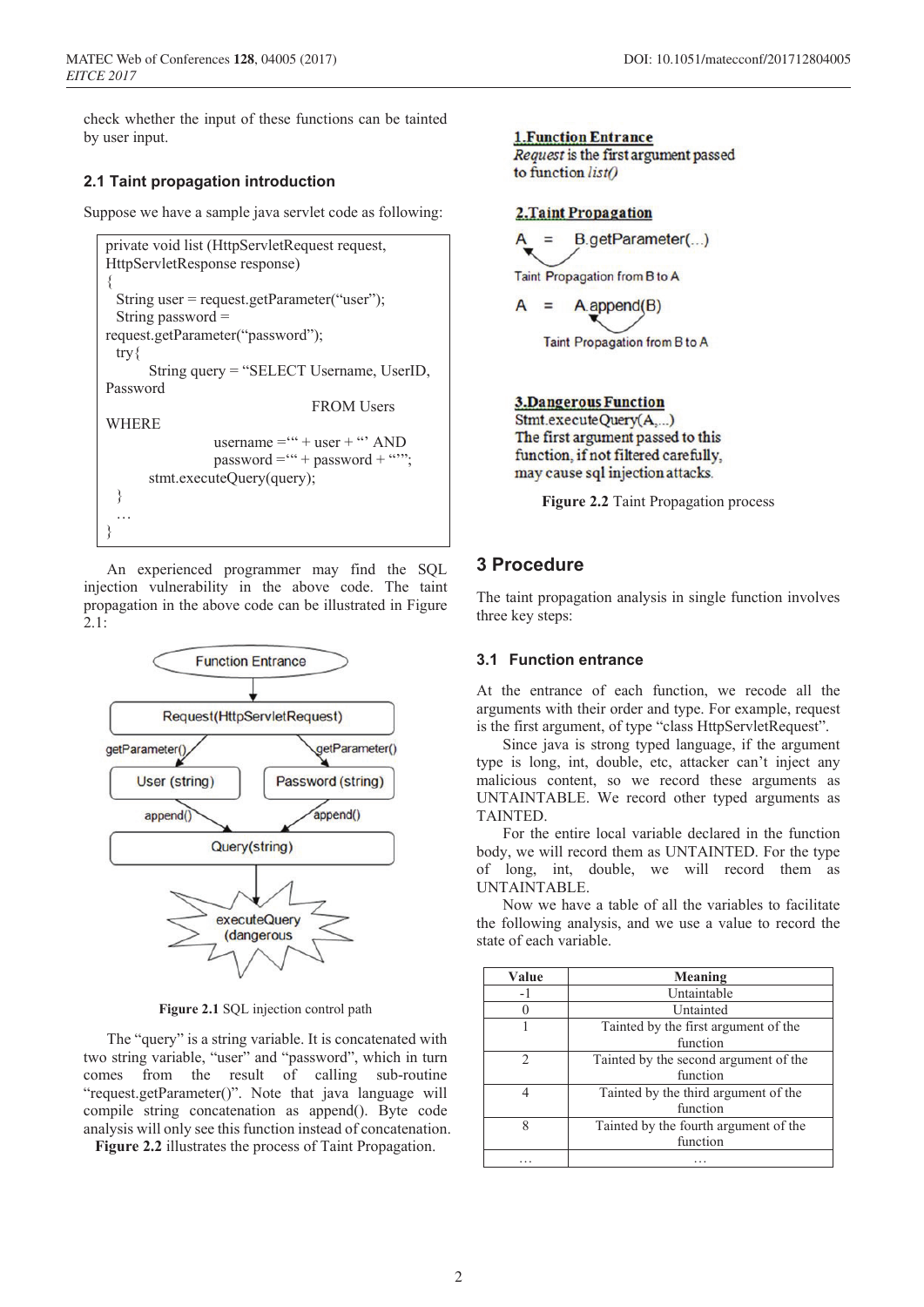#### **3.2 Taint propagation**

For each java byte code, we will inspect the effect of taint propagation. Since java byte code is formal language intended to be interpreted by JVM, it can easily been interpreted by our programs.

For example, declare a constant string will be compiled as LDC, when our program met with LDC, we will add a string variables tagged as "UNTAINTED".

For each sub-routine function, we will analyze arguments of the function. The taint will be propagated between the input arguments and the output argument. The detailed steps are as follows:

1) For all the input arguments,(it may include the instance class itself, because all the non-static function in java language belongs to class instance, this instance will be treated as the first argument of the function), analyze their type, if they are not int, long, double , etc, they will be tainted by all other TAINTED input arguments.

2) Analyze the function return type, if the type is taintable, it will be tainted by all the TAINTED input arguments.

Taint propagation is simulated by bitwise OR. For example: variable A's value is 4 and B's value is 10, after taint propagation, A and B all becomes 14, that means A and B are both tainted by the second, third and fourth argument in the function entrance.

Example 1: String  $A = A$ . Append(String B), This function will be compiled as String A = Append(String A, String

| $(A, B)$ Before the call | $(A, B)$ After the call |  |  |  |
|--------------------------|-------------------------|--|--|--|
|                          |                         |  |  |  |
| (1,0)                    | (1,1)                   |  |  |  |
|                          |                         |  |  |  |
| (0,0)                    | (0,0)                   |  |  |  |
| (4,1)                    | (5,5)                   |  |  |  |
|                          |                         |  |  |  |

Example 2: long  $A =$  Func (String B, int C, class D)

| $(A, B, C, D)$ Before the | $(A,B,C,D)$ After the call |
|---------------------------|----------------------------|
| call                      |                            |
| $(-1,1,-1,0)$             | $(-1,1,-1,1)$              |
| $(-1,0,-1,4)$             | $(-1,4,-1,4)$              |
| $(-1,4,-1,2)$             | $(-1,6,-1,6)$              |

Since every function has specific inherent logic, the output may be tainted by only one of the input argument and often there is no propagation among different input arguments. We need to build the "diffusion mode" of each function to reduce the false positives and make the analysis more accurate. The "diffusion mode" can be built by firstly define all the "diffusion mode" of basic java functions, and then make diffusion analysis of the whole applications.

### **3.3 Dangerous Function**

After the taint propagation, we will check all the subroutine function, and check whether there is any dangerous function.

We will maintain a dangerous function list, for example:

| $\epsilon$ $\epsilon$ $\rightarrow$                                        |
|----------------------------------------------------------------------------|
| <classname>java.sql.Statement</classname>                                  |
| <methodname>executeUpdate</methodname>                                     |
| $\le$ signature>. $\le$ /signature>                                        |
| <vulnparamindex>2</vulnparamindex>                                         |
| <category>SQL INJECTION</category>                                         |
| <rootcause>.</rootcause>                                                   |
| $\le$ /pattern>                                                            |
| <pattern></pattern>                                                        |
| <classname>java.sql.Statement</classname>                                  |
| <methodname>executeQuery</methodname>                                      |
|                                                                            |
| <signature>(Ljava/lang/String;)Ljava/sql/ResultSet;<!--</td--></signature> |
| signature>                                                                 |
| <vulnparamindex>2</vulnparamindex>                                         |
| <category>SQL INJECTION</category>                                         |
| <rootcause>.</rootcause>                                                   |

</pattern>

"VulnParamIndex" stands for the position of argument, that if tainted by user input, will cause security problems. "className", "methodName" and "signature" are used to match the exact function. Many functions have multiple form of argument list declaration, so we simply use "." to match all of them.

In the example above, the executeQuery is a dangerous function, if the second argument is tainted, we will record this as a finding.

We can extend our signature database with other famous third party libraries. For example, for the famous ORM library hibernate2, we have the following signatures:

| $\bf No$      | <b>Dangerous Function</b>               | Argumen<br>t Position |
|---------------|-----------------------------------------|-----------------------|
|               | Net.sf.hibernate.Session.delete         |                       |
| $\mathcal{D}$ | Net.sf.hibernate.Session.iterate        |                       |
|               | Net.sf.hibernate.Session.find           |                       |
|               | Net.sf.hibernate.Session.createQuery    |                       |
|               | Net.sf.hibernate.Session.createSQLQuery |                       |

Also user can define their customized dangerous functions.

## **3.4 Taint propagation in multiple functions**

Large application always has layered architecture, complex dataflow and well encapsulation. The main body of the application may only call the encapsulating function without calling dangerous function in our predefined database directly. So the analysis result of each function must be correlated together to construct the full attack path. For example:

Func1(String call1arg1, String call1arg2){

 … Func2(o, m, call1arg1 + call1arg2, n);

} Func2(String call2arg1, int call2arg2, String call2arg3, int call2arg4){

- Func3(call2arg3);
- } Func3(String call3arg1){

```
 … 
  Stmt.executeQuery(call3arg1); 
}
```